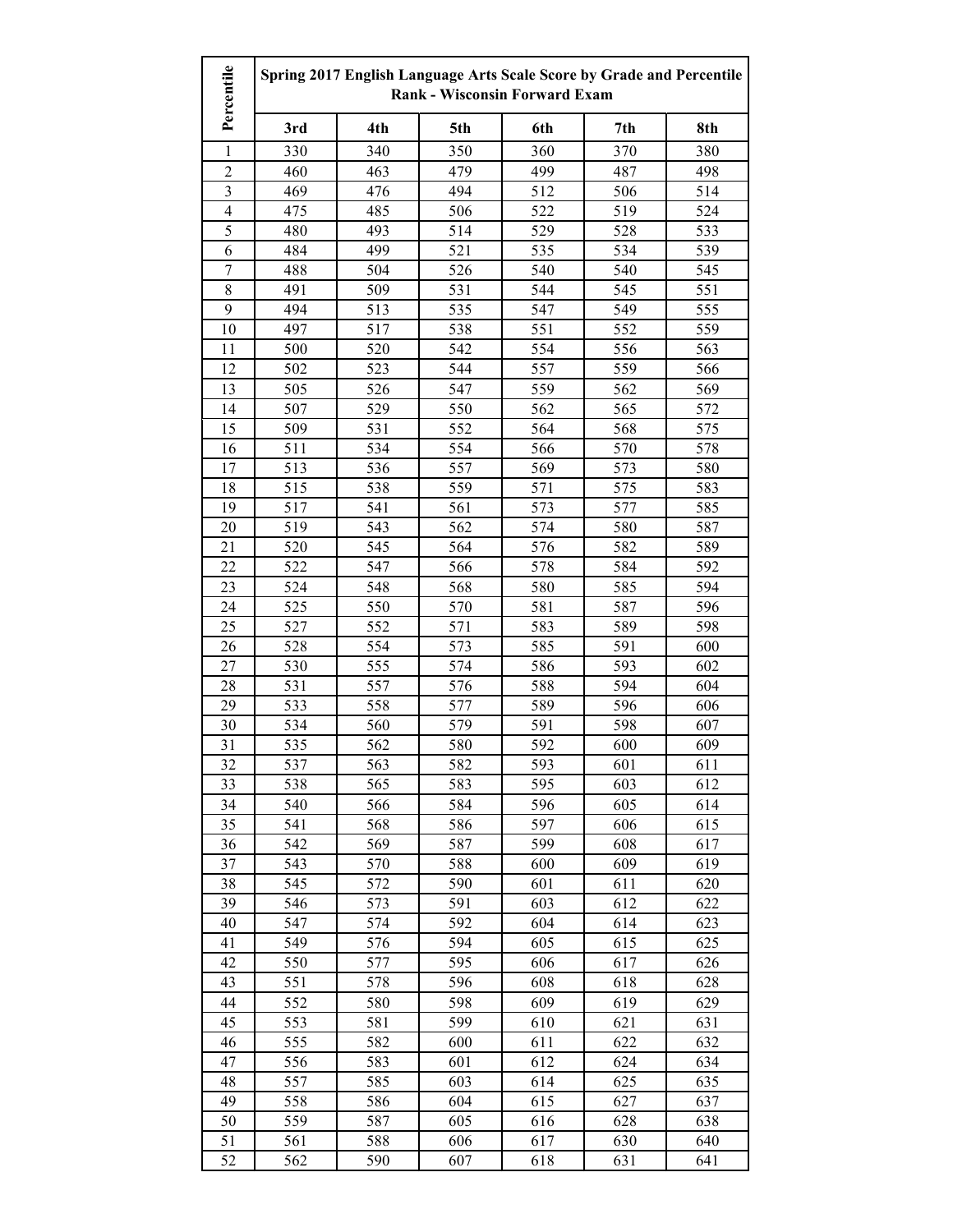| Percentile | Spring 2017 English Language Arts Scale Score by Grade and Percentile<br><b>Rank - Wisconsin Forward Exam</b> |     |     |     |     |     |
|------------|---------------------------------------------------------------------------------------------------------------|-----|-----|-----|-----|-----|
|            | 3rd                                                                                                           | 4th | 5th | 6th | 7th | 8th |
| 53         | 563                                                                                                           | 591 | 609 | 619 | 632 | 643 |
| 54         | 564                                                                                                           | 592 | 610 | 621 | 634 | 644 |
| 55         | 566                                                                                                           | 594 | 611 | 622 | 635 | 645 |
| 56         | 567                                                                                                           | 595 | 612 | 623 | 637 | 647 |
| 57         | 568                                                                                                           | 596 | 613 | 624 | 638 | 648 |
| 58         | 569                                                                                                           | 597 | 615 | 625 | 640 | 650 |
| 59         | 570                                                                                                           | 599 | 616 | 627 | 641 | 651 |
| 60         | 572                                                                                                           | 600 | 617 | 628 | 642 | 653 |
| 61         | 573                                                                                                           | 601 | 618 | 629 | 644 | 654 |
| 62         | 574                                                                                                           | 602 | 620 | 630 | 645 | 656 |
| 63         | 575                                                                                                           | 604 | 621 | 631 | 647 | 658 |
| 64         | 577                                                                                                           | 605 | 622 | 633 | 648 | 659 |
| 65         | 578                                                                                                           | 606 | 624 | 634 | 650 | 661 |
| 66         | 579                                                                                                           | 608 | 625 | 635 | 651 | 662 |
| 67         | 580                                                                                                           | 609 | 626 | 636 | 652 | 664 |
| 68         | 582                                                                                                           | 610 | 627 | 638 | 654 | 665 |
| 69         | 583                                                                                                           | 612 | 629 | 639 | 656 | 667 |
| 70         | 584                                                                                                           | 613 | 630 | 640 | 657 | 668 |
| 71         | 586                                                                                                           | 614 | 631 | 642 | 659 | 670 |
| 72         | 587                                                                                                           | 616 | 633 | 643 | 660 | 672 |
| 73         | 588                                                                                                           | 617 | 634 | 644 | 662 | 674 |
| 74         | 590                                                                                                           | 618 | 636 | 645 | 664 | 675 |
| 75         | 591                                                                                                           | 620 | 637 | 647 | 665 | 677 |
| 76         | 593                                                                                                           | 621 | 639 | 648 | 667 | 679 |
| 77         | 594                                                                                                           | 623 | 640 | 650 | 669 | 681 |
| 78         | 596                                                                                                           | 624 | 642 | 651 | 670 | 683 |
| 79         | 597                                                                                                           | 626 | 643 | 653 | 672 | 685 |
| 80         | 599                                                                                                           | 628 | 645 | 654 | 674 | 687 |
| 81         | 600                                                                                                           | 629 | 647 | 656 | 675 | 689 |
| 82         | 602                                                                                                           | 631 | 648 | 657 | 677 | 691 |
| 83         | 603                                                                                                           | 633 | 650 | 659 | 679 | 694 |
| 84         | 605                                                                                                           | 635 | 652 | 661 | 681 | 696 |
| 85         | 607                                                                                                           | 636 | 654 | 663 | 683 | 699 |
| 86         | 609                                                                                                           | 638 | 656 | 665 | 685 | 701 |
| 87         | 611                                                                                                           | 641 | 658 | 667 | 688 | 704 |
| 88         | 613                                                                                                           | 643 | 660 | 669 | 690 | 706 |
| 89         | 615                                                                                                           | 645 | 662 | 672 | 693 | 709 |
| 90         | 617                                                                                                           | 648 | 665 | 674 | 696 | 713 |
| 91         | 620                                                                                                           | 651 | 667 | 677 | 699 | 716 |
| 92         | 623                                                                                                           | 653 | 670 | 680 | 702 | 719 |
| 93         | 625                                                                                                           | 657 | 673 | 683 | 706 | 723 |
| 94         | 629                                                                                                           | 660 | 677 | 687 | 710 | 728 |
| 95         | 633                                                                                                           | 665 | 681 | 692 | 715 | 733 |
| 96         | 637                                                                                                           | 670 | 686 | 696 | 721 | 739 |
| 97         | 643                                                                                                           | 676 | 691 | 702 | 728 | 746 |
| 98         | 650                                                                                                           | 684 | 699 | 710 | 738 | 757 |
| 99         | 660                                                                                                           | 696 | 709 | 723 | 755 | 773 |

The Spring 2017 percentile-to-scale score tables were developed using the total student population data.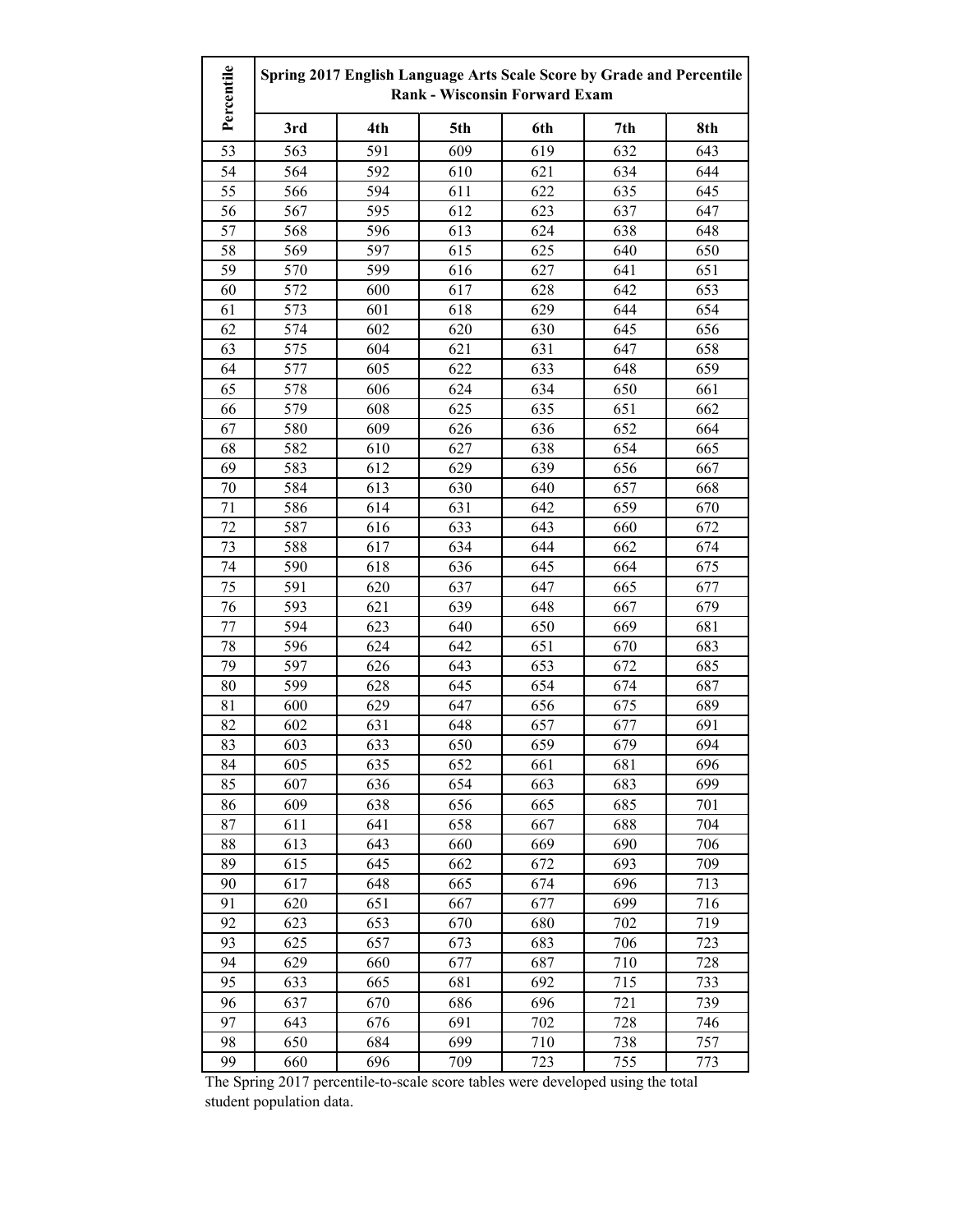| Percentile              | Spring 2017 Mathematics Scale Score by Grade and Percentile Rank -<br><b>Wisconsin Forward Exam</b> |            |            |            |            |            |
|-------------------------|-----------------------------------------------------------------------------------------------------|------------|------------|------------|------------|------------|
|                         | 3rd                                                                                                 | 4th        | 5th        | 6th        | 7th        | 8th        |
| 1                       | 360                                                                                                 | 405        | 430        | 440        | 450        | 470        |
| $\overline{c}$          | 439                                                                                                 | 405        | 441        | 441        | 450        | 470        |
| 3                       | 457                                                                                                 | 433        | 460        | 485        | 480        | 470        |
| $\overline{\mathbf{4}}$ | 467                                                                                                 | 450        | 495        | 505        | 490        | 470        |
| 5                       | 474                                                                                                 | 471        | 506        | 517        | 514        | 471        |
| 6                       | 480                                                                                                 | 483        | 516        | 525        | 531        | 537        |
| $\overline{7}$          | 484                                                                                                 | 492        | 523        | 531        | 541        | 551        |
| 8                       | 488                                                                                                 | 498        | 528        | 535        | 548        | 558        |
| 9                       | 492                                                                                                 | 503        | 533        | 540        | 554        | 565        |
| 10                      | 495                                                                                                 | 508        | 537        | 544        | 558        | 570        |
| 11                      | 498                                                                                                 | 512        | 541        | 547        | 562        | 575        |
| 12                      | 501                                                                                                 | 516        | 545        | 550        | 566        | 579        |
| 13                      | 504                                                                                                 | 519        | 548        | 553        | 569        | 583        |
| 14                      | 506                                                                                                 | 522        | 551        | 556        | 572        | 586        |
| 15                      | 508                                                                                                 | 525        | 553        | 559        | 575        | 589        |
| 16                      | 510                                                                                                 | 528        | 556        | 562        | 577        | 592        |
| 17                      | 512                                                                                                 | 530        | 558        | 564        | 579        | 595        |
| 18                      | 514                                                                                                 | 533        | 560        | 567        | 582        | 597        |
| 19                      | 516                                                                                                 | 535        | 562        | 569        | 584        | 600        |
| 20                      | 518                                                                                                 | 537        | 564        | 571        | 586        | 602        |
| 21                      | 520                                                                                                 | 539        | 566        | 573        | 588        | 604        |
| 22                      | 522                                                                                                 | 541        | 568        | 576        | 590        | 607        |
| 23                      | 523                                                                                                 | 543        | 570        | 578        | 592        | 609        |
| 24                      | 525                                                                                                 | 545        | 572        | 580        | 594        | 611        |
| 25                      | 527                                                                                                 | 546        | 573        | 582        | 595        | 613        |
| 26                      | 528                                                                                                 | 548        | 575        | 583        | 597        | 615        |
| 27                      | 530                                                                                                 | 550        | 576        | 585        | 599        | 617        |
| 28                      | 531                                                                                                 | 551        | 578        | 587        | 601        | 619        |
| 29                      | 533                                                                                                 | 553        | 579        | 589        | 602        | 620        |
| 30                      | 534                                                                                                 | 554        | 581        | 590        | 604        | 622        |
| 31                      | 535                                                                                                 | 556        | 582        | 592        | 606        | 623        |
| 32                      | 537                                                                                                 | 557        | 584        | 593        | 607        | 625        |
| 33                      | 538                                                                                                 | 559        | 585        | 595        | 609        | 626        |
| 34                      | 539                                                                                                 | 560        | 586        | 597        | 610        | 628        |
| 35                      | 540                                                                                                 | 562        | 587        | 598        | 612        | 629        |
| 36                      | 542                                                                                                 | 563        | 589        | 599        | 613        | 631        |
| 37                      | 543                                                                                                 | 564        | 590        | 601        | 615        | 632        |
| 38                      | 544                                                                                                 | 566        | 591        | 602        | 616        | 633        |
| 39                      | 545                                                                                                 | 567        | 592        | 604        | 617        | 635        |
| 40                      | 546                                                                                                 | 568        | 593        | 605        | 619        | 636        |
| 41                      | 547                                                                                                 | 569        | 594        | 606        | 620        | 637        |
| 42                      | 549                                                                                                 | 571        | 596        | 608        | 622        | 639        |
| 43<br>44                | 550<br>551                                                                                          | 572<br>573 | 597<br>598 | 609        | 623<br>624 | 640<br>641 |
| 45                      | 552                                                                                                 | 574        | 599        | 610<br>611 | 626        | 642        |
| 46                      | 553                                                                                                 | 576        | 600        | 613        | 627        | 644        |
| 47                      | 554                                                                                                 | 577        | 601        | 614        | 629        | 645        |
| 48                      | 555                                                                                                 | 578        | 602        | 615        | 630        | 646        |
| 49                      | 556                                                                                                 | 579        | 603        | 616        | 631        | 647        |
| 50                      | 557                                                                                                 | 580        | 604        | 618        | 633        | 648        |
| 51                      | 558                                                                                                 | 581        | 606        | 619        | 634        | 650        |
| 52                      | 560                                                                                                 | 582        | 607        | 620        | 635        | 651        |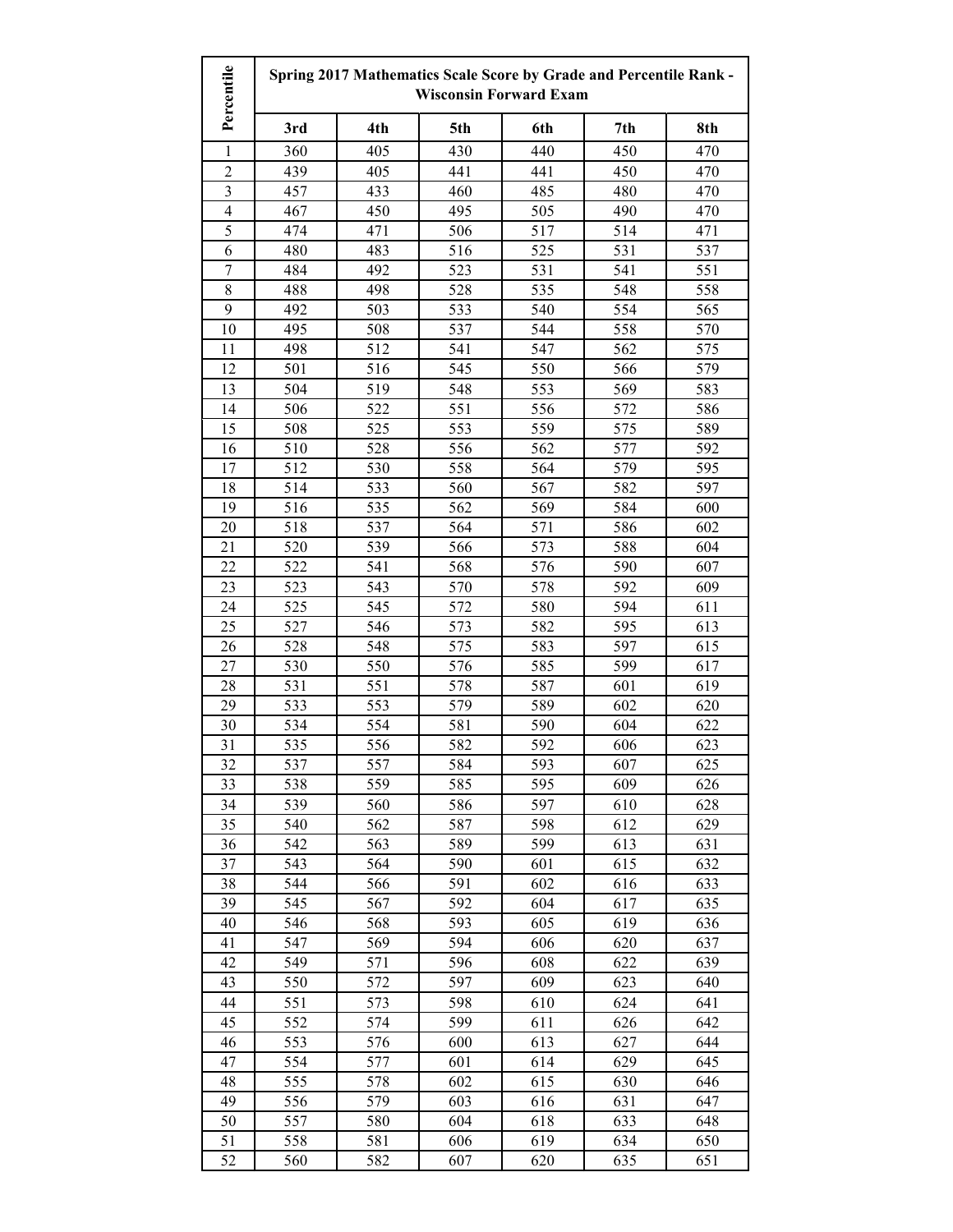| Percentile<br>Spring 2017 Mathematics Scale Score by Grade and Percentile Rank -<br><b>Wisconsin Forward Exam</b> |     |     |     |     |     |     |
|-------------------------------------------------------------------------------------------------------------------|-----|-----|-----|-----|-----|-----|
|                                                                                                                   | 3rd | 4th | 5th | 6th | 7th | 8th |
| 53                                                                                                                | 561 | 584 | 608 | 621 | 637 | 652 |
| 54                                                                                                                | 562 | 585 | 609 | 622 | 638 | 653 |
| 55                                                                                                                | 563 | 586 | 610 | 624 | 639 | 654 |
| 56                                                                                                                | 564 | 587 | 611 | 625 | 640 | 655 |
| 57                                                                                                                | 565 | 588 | 612 | 626 | 642 | 657 |
| 58                                                                                                                | 566 | 589 | 613 | 627 | 643 | 658 |
| 59                                                                                                                | 567 | 590 | 614 | 629 | 644 | 659 |
| 60                                                                                                                | 568 | 591 | 615 | 630 | 645 | 660 |
| 61                                                                                                                | 569 | 592 | 616 | 631 | 647 | 661 |
| 62                                                                                                                | 570 | 593 | 617 | 632 | 648 | 662 |
| 63                                                                                                                | 571 | 595 | 618 | 634 | 649 | 663 |
| 64                                                                                                                | 573 | 596 | 620 | 635 | 651 | 665 |
| 65                                                                                                                | 574 | 597 | 621 | 636 | 652 | 666 |
| 66                                                                                                                | 575 | 598 | 622 | 637 | 653 | 667 |
| 67                                                                                                                | 576 | 599 | 623 | 639 | 655 | 668 |
| 68                                                                                                                | 577 | 601 | 624 | 640 | 656 | 670 |
| 69                                                                                                                | 578 | 602 | 625 | 641 | 657 | 671 |
| 70                                                                                                                | 580 | 603 | 626 | 642 | 659 | 672 |
| 71                                                                                                                | 581 | 604 | 627 | 644 | 660 | 673 |
| 72                                                                                                                | 582 | 606 | 629 | 645 | 662 | 675 |
| 73                                                                                                                | 583 | 607 | 630 | 646 | 663 | 676 |
| 74                                                                                                                | 584 | 608 | 631 | 648 | 665 | 678 |
| 75                                                                                                                | 586 | 609 | 632 | 649 | 666 | 679 |
| 76                                                                                                                | 587 | 611 | 634 | 650 | 667 | 681 |
| 77                                                                                                                | 588 | 612 | 635 | 652 | 669 | 682 |
| 78                                                                                                                | 590 | 613 | 636 | 653 | 671 | 684 |
| 79                                                                                                                | 591 | 615 | 638 | 655 | 672 | 685 |
| 80                                                                                                                | 593 | 616 | 639 | 656 | 674 | 687 |
| 81                                                                                                                | 594 | 617 | 641 | 658 | 675 | 688 |
| 82                                                                                                                | 596 | 619 | 642 | 660 | 677 | 690 |
| 83                                                                                                                | 597 | 621 | 644 | 661 | 679 | 692 |
| 84                                                                                                                | 599 | 622 | 645 | 663 | 681 | 693 |
| 85                                                                                                                | 600 | 624 | 647 | 665 | 683 | 695 |
| 86                                                                                                                | 602 | 626 | 649 | 667 | 685 | 697 |
| 87                                                                                                                | 604 | 628 | 651 | 669 | 687 | 699 |
| 88                                                                                                                | 606 | 630 | 652 | 671 | 689 | 701 |
| 89                                                                                                                | 608 | 632 | 655 | 673 | 691 | 703 |
| 90                                                                                                                | 610 | 634 | 657 | 675 | 694 | 706 |
| 91                                                                                                                | 613 | 636 | 659 | 678 | 696 | 708 |
| 92                                                                                                                | 615 | 638 | 661 | 680 | 699 | 711 |
| 93                                                                                                                | 618 | 641 | 664 | 683 | 702 | 714 |
| 94                                                                                                                | 621 | 644 | 667 | 687 | 705 | 717 |
| 95                                                                                                                | 625 | 648 | 670 | 690 | 709 | 721 |
| 96                                                                                                                | 629 | 652 | 674 | 695 | 713 | 725 |
| 97                                                                                                                | 635 | 657 | 679 | 700 | 719 | 730 |
| 98                                                                                                                | 642 | 664 | 685 | 707 | 726 | 736 |
| 99                                                                                                                | 654 | 676 | 695 | 716 | 736 | 745 |

The Spring 2017 percentile-to-scale score tables were developed using the total student population data.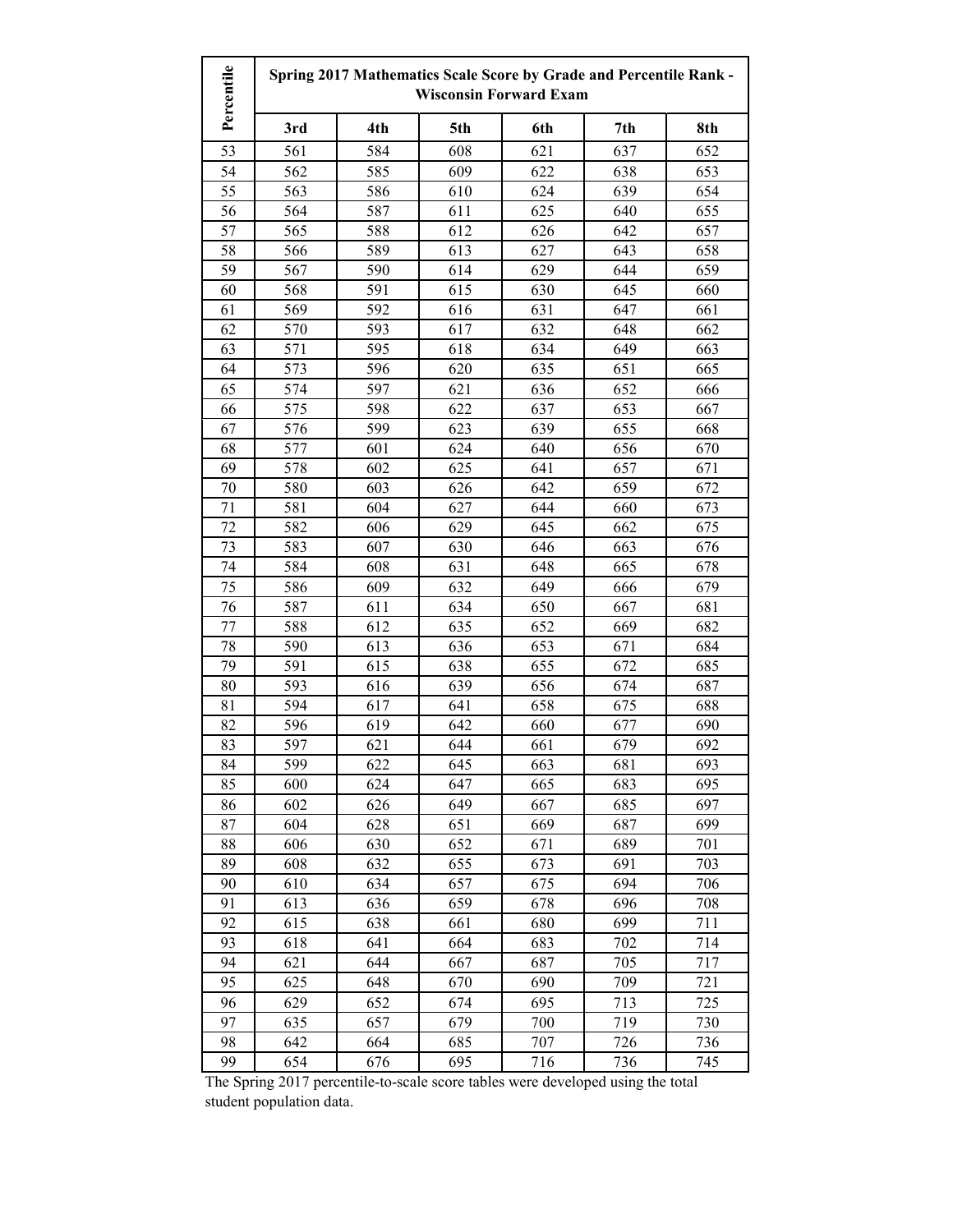| Spring 2017 Science Scale Score by Grade and Percentile<br><b>Rank - Wisconsin Forward Exam</b> |     |     |  |  |
|-------------------------------------------------------------------------------------------------|-----|-----|--|--|
| Percentile                                                                                      | 4th | 8th |  |  |
| $\mathbf{1}$                                                                                    | 190 | 390 |  |  |
| $\overline{c}$                                                                                  | 284 | 468 |  |  |
| 3                                                                                               | 297 | 486 |  |  |
| 4                                                                                               | 305 | 498 |  |  |
| 5                                                                                               | 312 | 506 |  |  |
| 6                                                                                               | 317 | 513 |  |  |
| $\overline{7}$                                                                                  | 321 | 519 |  |  |
| 8                                                                                               | 325 | 523 |  |  |
| 9                                                                                               | 329 | 527 |  |  |
| 10                                                                                              | 332 | 531 |  |  |
| 11                                                                                              | 335 | 534 |  |  |
| 12                                                                                              | 338 | 537 |  |  |
| 13                                                                                              | 341 | 540 |  |  |
| 14                                                                                              | 344 | 543 |  |  |
| 15                                                                                              | 346 | 545 |  |  |
| 16                                                                                              | 348 | 547 |  |  |
| 17                                                                                              | 351 | 550 |  |  |
| 18                                                                                              | 353 | 552 |  |  |
| 19                                                                                              | 355 | 554 |  |  |
| 20                                                                                              | 357 | 556 |  |  |
| 21                                                                                              | 359 | 558 |  |  |
| 22                                                                                              | 361 | 560 |  |  |
| 23                                                                                              | 363 | 561 |  |  |
| 24                                                                                              | 364 | 563 |  |  |
| 25                                                                                              | 366 | 565 |  |  |
| 26                                                                                              | 368 | 566 |  |  |
| 27                                                                                              | 369 | 568 |  |  |
| 28                                                                                              | 371 | 569 |  |  |
| 29                                                                                              | 372 | 571 |  |  |
| 30                                                                                              | 374 | 572 |  |  |
| 31                                                                                              | 375 | 574 |  |  |
| 32                                                                                              | 377 | 575 |  |  |
| $\overline{33}$                                                                                 | 378 | 576 |  |  |
| 34                                                                                              | 379 | 578 |  |  |
| 35                                                                                              | 381 | 579 |  |  |
| 36                                                                                              | 382 | 581 |  |  |
| 37                                                                                              | 383 | 582 |  |  |
| 38                                                                                              | 385 | 583 |  |  |
| 39                                                                                              | 386 | 584 |  |  |
| 40                                                                                              | 387 | 586 |  |  |
| 41                                                                                              | 389 | 587 |  |  |
| 42                                                                                              | 390 | 588 |  |  |
| 43                                                                                              | 391 | 589 |  |  |
| 44                                                                                              | 393 | 590 |  |  |
| 45                                                                                              | 394 | 591 |  |  |
| 46                                                                                              | 395 | 592 |  |  |
| 47                                                                                              | 396 | 594 |  |  |
| 48                                                                                              | 397 | 595 |  |  |
| 49                                                                                              | 398 | 596 |  |  |
| 50                                                                                              | 400 | 597 |  |  |
| 51                                                                                              | 401 | 598 |  |  |
| 52                                                                                              | 402 | 599 |  |  |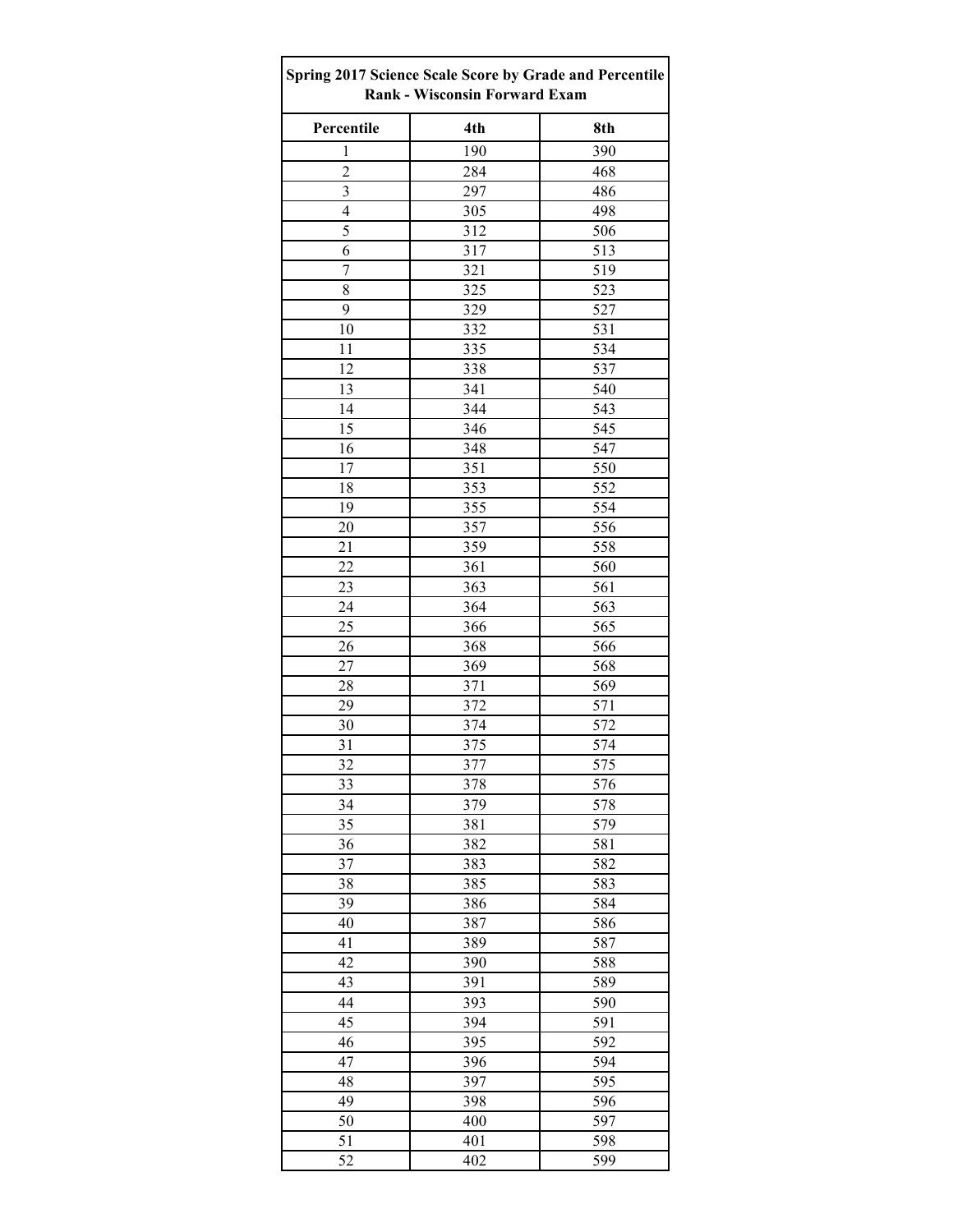| Spring 2017 Science Scale Score by Grade and Percentile<br><b>Rank - Wisconsin Forward Exam</b> |     |     |  |  |
|-------------------------------------------------------------------------------------------------|-----|-----|--|--|
| Percentile                                                                                      | 4th | 8th |  |  |
| 53                                                                                              | 403 | 600 |  |  |
| 54                                                                                              | 405 | 601 |  |  |
| 55                                                                                              | 406 | 602 |  |  |
| 56                                                                                              | 407 | 603 |  |  |
| 57                                                                                              | 408 | 605 |  |  |
| 58                                                                                              | 409 | 606 |  |  |
| 59                                                                                              | 411 | 607 |  |  |
| 60                                                                                              | 412 | 608 |  |  |
| 61                                                                                              | 413 | 609 |  |  |
| 62                                                                                              | 414 | 610 |  |  |
| 63                                                                                              | 416 | 611 |  |  |
| 64                                                                                              | 417 | 612 |  |  |
| 65                                                                                              | 418 | 613 |  |  |
| 66                                                                                              | 419 | 615 |  |  |
| 67                                                                                              | 421 | 616 |  |  |
| 68                                                                                              | 422 | 617 |  |  |
| 69                                                                                              | 423 | 618 |  |  |
| 70                                                                                              | 425 | 619 |  |  |
| 71                                                                                              | 426 | 620 |  |  |
| 72                                                                                              | 427 | 622 |  |  |
| 73                                                                                              | 429 | 623 |  |  |
| 74                                                                                              | 430 | 624 |  |  |
| 75                                                                                              | 432 | 626 |  |  |
| 76                                                                                              | 433 | 627 |  |  |
| 77                                                                                              | 434 | 628 |  |  |
| 78                                                                                              | 436 | 630 |  |  |
| 79                                                                                              | 438 | 631 |  |  |
| 80                                                                                              | 439 | 633 |  |  |
| 81                                                                                              | 441 | 634 |  |  |
| 82                                                                                              | 443 | 636 |  |  |
| 83                                                                                              | 445 | 638 |  |  |
| 84                                                                                              | 447 | 639 |  |  |
| 85                                                                                              | 449 | 641 |  |  |
| 86                                                                                              | 451 | 643 |  |  |
| 87                                                                                              | 453 | 645 |  |  |
| 88                                                                                              | 456 | 647 |  |  |
| 89                                                                                              | 458 | 650 |  |  |
| 90                                                                                              | 461 | 652 |  |  |
| 91                                                                                              | 464 | 655 |  |  |
| 92                                                                                              | 467 | 658 |  |  |
| 93                                                                                              | 471 | 661 |  |  |
| 94                                                                                              | 475 | 664 |  |  |
| 95                                                                                              | 481 | 669 |  |  |
| 96                                                                                              | 487 | 674 |  |  |
| 97                                                                                              | 493 | 680 |  |  |
| 98                                                                                              | 506 | 690 |  |  |
| 99                                                                                              | 520 | 704 |  |  |

Note: The Spring 2017 percentile-to-scale score tables were developed using the total student population data.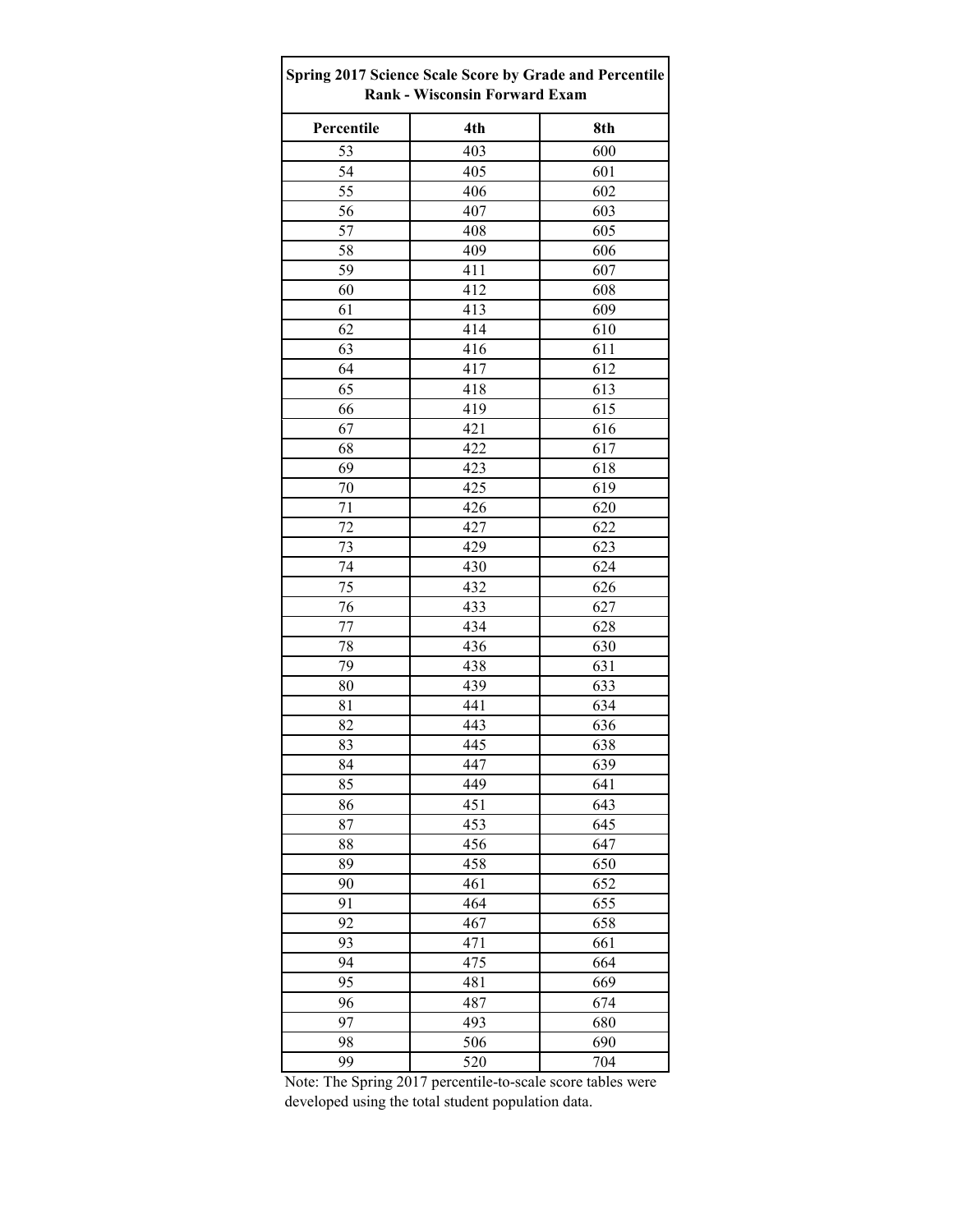| Spring 2017 Social Studies Scale Score by Grade and Percentile Rank -<br><b>Wisconsin Forward Exam</b> |     |     |      |  |
|--------------------------------------------------------------------------------------------------------|-----|-----|------|--|
| Percentile                                                                                             | 4th | 8th | 10th |  |
| 1                                                                                                      | 200 | 420 | 490  |  |
| $\overline{2}$                                                                                         | 282 | 472 | 545  |  |
| $\overline{\mathbf{3}}$                                                                                | 297 | 492 | 576  |  |
| $\overline{4}$                                                                                         | 306 | 502 | 591  |  |
| 5                                                                                                      | 313 | 509 | 601  |  |
| 6                                                                                                      | 318 | 515 | 608  |  |
| $\boldsymbol{7}$                                                                                       | 322 | 519 | 614  |  |
| 8                                                                                                      | 326 | 524 | 619  |  |
| 9                                                                                                      | 330 | 527 | 623  |  |
| 10                                                                                                     | 333 | 531 | 627  |  |
| 11                                                                                                     | 336 | 534 | 631  |  |
| 12                                                                                                     | 339 | 537 | 634  |  |
|                                                                                                        |     |     |      |  |
| 13                                                                                                     | 342 | 540 | 637  |  |
| 14                                                                                                     | 344 | 543 | 640  |  |
| 15                                                                                                     | 346 | 545 | 643  |  |
| 16                                                                                                     | 349 | 547 | 645  |  |
| 17                                                                                                     | 351 | 550 | 648  |  |
| 18                                                                                                     | 353 | 552 | 650  |  |
| 19                                                                                                     | 355 | 554 | 652  |  |
| 20                                                                                                     | 357 | 556 | 655  |  |
| 21                                                                                                     | 359 | 558 | 657  |  |
| 22                                                                                                     | 360 | 560 | 659  |  |
| 23                                                                                                     | 362 | 561 | 660  |  |
| 24                                                                                                     | 364 | 563 | 662  |  |
| 25                                                                                                     | 365 | 565 | 664  |  |
| 26                                                                                                     | 367 | 566 | 666  |  |
| 27                                                                                                     | 368 | 568 | 668  |  |
| 28                                                                                                     | 370 | 570 | 670  |  |
| 29                                                                                                     | 371 | 571 | 671  |  |
| 30                                                                                                     | 373 | 573 | 673  |  |
| 31                                                                                                     | 374 | 574 | 674  |  |
| 32                                                                                                     | 376 | 576 | 676  |  |
| 33                                                                                                     | 377 | 577 | 678  |  |
| 34                                                                                                     | 378 | 578 | 679  |  |
| 35                                                                                                     | 380 | 580 | 681  |  |
| 36                                                                                                     | 381 | 581 | 682  |  |
| 37                                                                                                     | 382 | 582 | 683  |  |
| 38                                                                                                     | 383 | 584 | 685  |  |
| 39                                                                                                     | 385 | 585 | 686  |  |
| 40                                                                                                     | 386 | 586 | 687  |  |
| 41                                                                                                     | 387 | 588 | 689  |  |
| 42                                                                                                     | 388 | 589 | 690  |  |
| 43                                                                                                     |     |     |      |  |
|                                                                                                        | 390 | 590 | 691  |  |
| 44                                                                                                     | 391 | 591 | 693  |  |
| 45                                                                                                     | 392 | 592 | 694  |  |
| 46                                                                                                     | 393 | 594 | 695  |  |
| 47                                                                                                     | 394 | 595 | 696  |  |
| 48                                                                                                     | 395 | 596 | 698  |  |
| 49                                                                                                     | 397 | 597 | 699  |  |
| 50                                                                                                     | 398 | 598 | 700  |  |
| 51                                                                                                     | 399 | 600 | 701  |  |
| 52                                                                                                     | 400 | 601 | 703  |  |